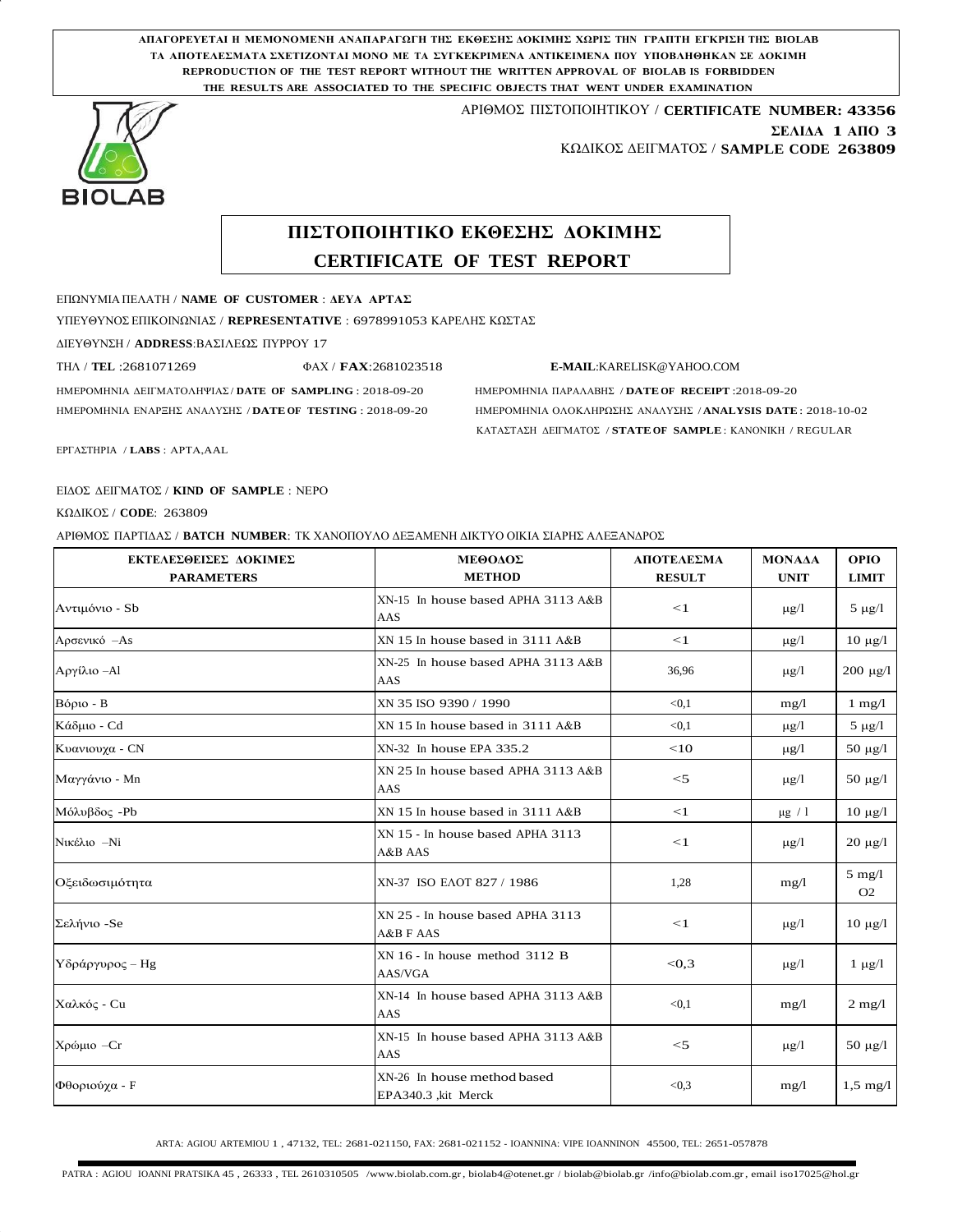**ΑΠΑΓΟΡΕΥΕΤΑΙ Η ΜΕΜΟΝΟΜΕΝΗ ΑΝΑΠΑΡΑΓΩΓΗ ΤΗΣ ΕΚΘΕΣΗΣ ΔΟΚΙΜΗΣ ΧΩΡΙΣ ΤΗΝ ΓΡΑΠΤΗ ΕΓΚΡΙΣΗ ΤΗΣ BIOLAB ΤΑ ΑΠΟΤΕΛΕΣΜΑΤΑ ΣΧΕΤΙΖΟΝΤΑΙ ΜΟΝΟ ΜΕ ΤΑ ΣΥΓΚΕΚΡΙΜΕΝΑ ΑΝΤΙΚΕΙΜΕΝΑ ΠΟΥ ΥΠΟΒΛΗΘΗΚΑΝ ΣΕ ΔΟΚΙΜΗ REPRODUCTION OF THE TEST REPORT WITHOUT THE WRITTEN APPROVAL OF BIOLAB IS FORBIDDEN THE RESULTS ARE ASSOCIATED TO THE SPECIFIC OBJECTS THAT WENT UNDER EXAMINATION**



## ΑΡΙΘΜΟΣ ΠΙΣΤΟΠΟΙΗΤΙΚΟΥ / **CERTIFICATE NUMBER: 43356 ΣΕΛΙΔΑ 2 ΑΠΟ 3** ΚΩΔΙΚΟΣ ΔΕΙΓΜΑΤΟΣ / **SAMPLE CODE 263809**

| ΕΚΤΕΛΕΣΘΕΙΣΕΣ ΔΟΚΙΜΕΣ                                                      | ΜΕΘΟΔΟΣ                                                                         | ΑΠΟΤΕΛΕΣΜΑ              | <b>MONAAA</b> | <b>OPIO</b>         |
|----------------------------------------------------------------------------|---------------------------------------------------------------------------------|-------------------------|---------------|---------------------|
| <b>PARAMETERS</b>                                                          | <b>METHOD</b>                                                                   | <b>RESULT</b>           | <b>UNIT</b>   | <b>LIMIT</b>        |
| Νιτρικά -ΝΟ3                                                               | XN 08 In house APHA 4500-NO3-                                                   | 4,40                    | mg/1          | $50 \text{ mg}/1$   |
| ΝΙΤΡΩΔΗ - ΝΟ2                                                              | XN 06 In house APHA 4500-NO2                                                    | < 0.005                 | mg/l          |                     |
| Αμμώνιο -ΝΗ4                                                               | XN-07 In house APHA 417 B                                                       | 0,29                    | mg/l          | $0,50 \text{ mg}/1$ |
| Na - NATPIO                                                                | XN 14 In house method Standard<br>Methods of examination 3113 A-B<br>AAS Method | 163,45                  | mg/l          |                     |
| Κ - ΚΑΛΙΟ                                                                  | XN 14 In house APHA 3113 A&B AAS                                                | 1.58                    | mg/1          |                     |
| Θειικά - SO4                                                               | XN 28 In house APHA 4500 E,21                                                   | 52.30                   | mg/l          | $250 \text{ mg}/1$  |
| Χλωριούχα - Cl                                                             | XN-09 In house APHA 4500-Cl B                                                   | 276,51                  | mg/1          | 250 mg/l            |
| Σίδηρος - Fe                                                               | XN 39 - In house based Merck test                                               | < 50                    | $\mu$ g/l     | $200 \mu g/l$       |
| Βρωμικά                                                                    | OE 072-85 (LCMSMS)                                                              | ΔΕΝ ΑΝΙΧΝΕΥΘΗΚΑΝ        | $\mu$ g/l     | $10 \mu g/l$        |
| 1,2 dichloroethane - 1,2 διχλωροαιθάνιο                                    | OE 072-88 (GCMSMS)                                                              | <b>ΔΕΝ ΑΝΙΧΝΕΥΘΗΚΑΝ</b> | $\mu$ g/l     | $3,0 \ \mu g/l$     |
| Vinyl chloride (CH2:CHCl) - Βινυλοχλωρίδιο                                 | OE 072-88 (GCMSMS)                                                              | <b>ΔΕΝ ΑΝΙΧΝΕΥΘΗΚΑΝ</b> | $\mu$ g/l     | $0,50 \mu g/l$      |
| Trihalomethanes total -THM -Ολικα<br>τριαλογονομεθάνια                     | OE 072-88 (GCMSMS)                                                              | 10,1                    | $\mu$ g/l     | $100 \mu g/l$       |
| ΧΛΩΡΟΦΟΡΜΙΟ                                                                | OE 072-88 (GCMSMS)                                                              | 5.9                     | $\mu$ g / 1   |                     |
| ΒΡΩΜΟΦΟΡΜΙΟ                                                                | OE 072-88 (GCMSMS)                                                              | 0.42                    | $\mu g$ / $1$ |                     |
| ΒΡΩΜΟΔΙΧΛΩΡΟΜΕΘΑΝΙΟ                                                        | OE 072-88 (GCMSMS)                                                              | 2,7                     | $\mu g$ / $1$ |                     |
| ΔΙΒΡΩΜΟΔΙΧΛΩΡΟΜΕΘΑΝΙΟ                                                      | OE 072-88 (GCMSMS)                                                              | 1.1                     | $\mu g/l$     |                     |
| ΤΡΙΧΛΩΡΟΑΙΘΥΛΕΝΙΟ                                                          | OE 072-88 (GCMSMS)                                                              | <b>ΔΕΝ ΑΝΙΧΝΕΥΘΗΚΑΝ</b> | $\mu$ g/l     | $10 \mu g/l$        |
| ΤΕΤΡΑΧΛΩΡΟΑΙΘΥΛΕΝΙΟ                                                        | OE 072-88 (GCMSMS)                                                              | ΔΕΝ ΑΝΙΧΝΕΥΘΗΚΑΝ        | $\mu g/l$     | $10 \mu g/l$        |
| Trichloroethene - Τριχλωροαιθένιο TCE                                      | OE 072-88 (GCMSMS)                                                              | <b>ΔΕΝ ΑΝΙΧΝΕΥΘΗΚΑΝ</b> | $\mu$ g/l     |                     |
| Tetrachloroethane - Τετραχλωροαιθένιο PCE                                  | OE 072-88 (GCMSMS)                                                              | <b>ΔΕΝ ΑΝΙΧΝΕΥΘΗΚΑΝ</b> | $\mu$ g/l     |                     |
| benzo(a)pyrene                                                             | OE 072-80 (GCMSMS)                                                              | <b>ΔΕΝ ΑΝΙΧΝΕΥΘΗΚΑΝ</b> | $\mu$ g/l     | $0,01 \mu g/l$      |
| Πολυκυκλικοί αρωματικοί υδρογονανθρακες, ΡΑΗ<br>sυδρογονάνθρακες - PAH s * | OE 072-80 (GCMSMS)                                                              | ΔΕΝ ΑΝΙΧΝΕΥΘΗΚΑΝ        | $\mu$ g/l     | $0,1 \mu$ g/l       |
| Benzene - Βενζόλιο                                                         | OE 072-88 (GCMSMS)                                                              | ΔΕΝ ΑΝΙΧΝΕΥΘΗΚΑΝ        | $\mu$ g/l     | $1 \mu g/l$         |
| Acrylamide - Ακρυλαμίδιο                                                   | OE 072-86 (LCMSMS)                                                              | <b>ΔΕΝ ΑΝΙΧΝΕΥΘΗΚΑΝ</b> | $\mu$ g/l     | $0,1 \mu g/l$       |
| ΕΠΙΧΛΩΡΥΔΡΙΝΗ                                                              | OE 072-87 (GCMSMS)                                                              | ΔΕΝ ΑΝΙΧΝΕΥΘΗΚΑΝ        | $\mu$ g/l     | $0,1 \mu g/l$       |
| ΠΑΡΑΣΙΤΟΚΤΟΝΑ                                                              | <b>GCMSMS</b>                                                                   | ΔΕΝ ΑΝΙΧΝΕΥΘΗΚΑΝ        | $\mu$ g/l     |                     |

Οι τιμές των αποτελεσμάτων , του παρόντος πιστοποιητικού, είναι εντός των ορίων που καθορίζονται με την Γ1(δ)ΓΠοικ.67322 σε συμμόρφωση της οδηγίας 98/83/ΕΚ , όπως τροποποιήθηκε με την οδηγία E.E. 2015/1787(L260,07/10/2015) και κατήργησε την Κοινή Υπουργική Απόφαση Υ2/2600/2001 (ΦΕΚ 892/Β/11072001), όπως τροποποιήθηκε και είχε ισχύει εως της 19/07/2017

ARTA: AGIOU ARTEMIOU 1 , 47132, TEL: 2681-021150, FAX: 2681-021152 - IOANNINA: VIPE IOANNINON 45500, TEL: 2651-057878